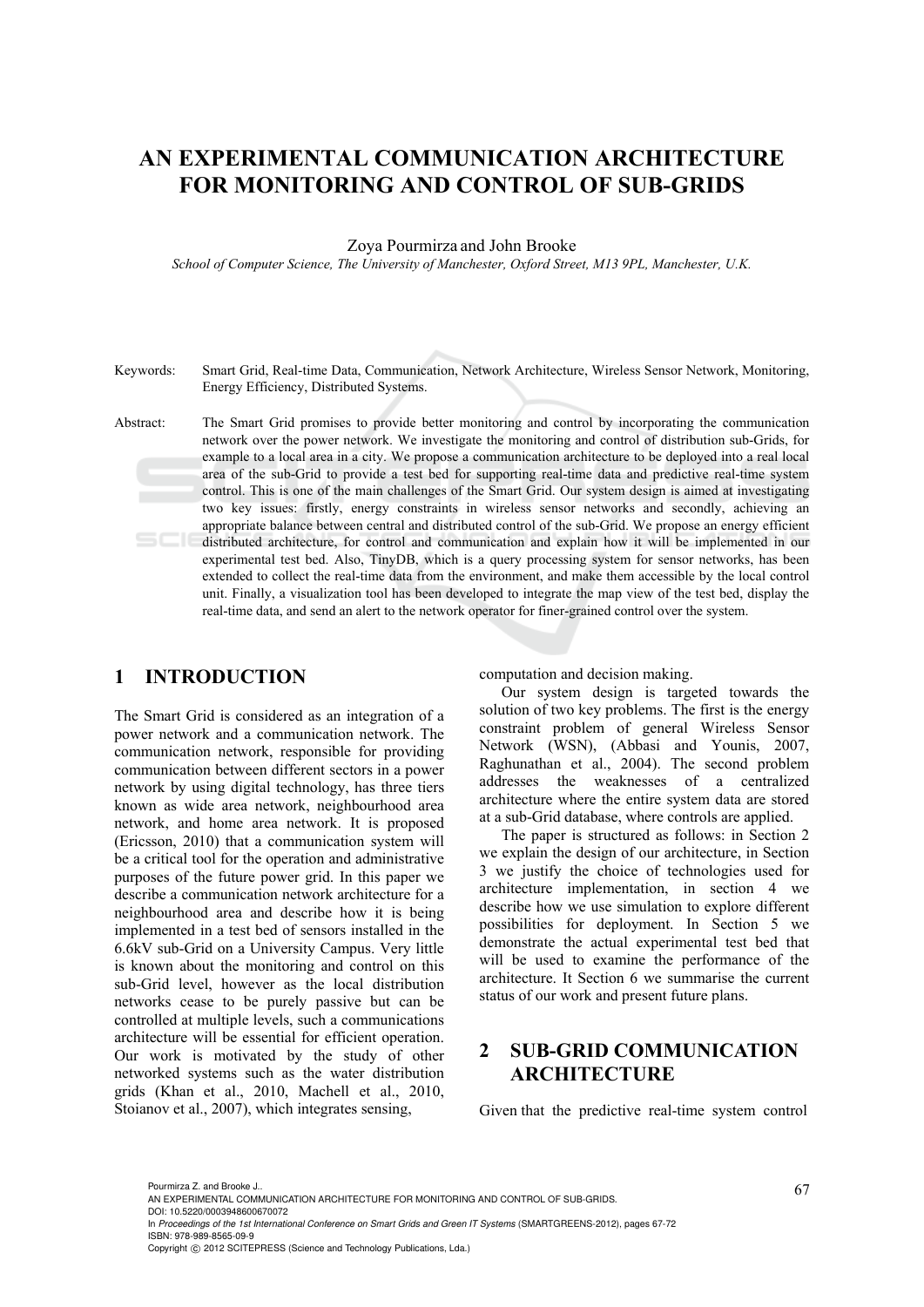necessitates having real-time information, in this architecture real-time data are collected, analysed, converted to information and finally acted upon.

As shown in the figure below, we propose a mixture of peer-to-peer (P2P) and hierarchical architectures that integrates sensors and distributed computation units in a unified communications network. Notice that the Figure 1 shows only one local area in the sub-Grid, while there exists a number of local areas in the sub-Grid. This architecture contains three layers of sensors for measuring and collecting the data. Each layer of sensors is selected according to the data type they measure. The sensors in layer one and two are located in the street levels, communicating wirelessly. The sensing units in the layer three are located at the substation level using both wireless and wired communications. Next layer is the test and control unit which apply some control over the substation level. Then the database layer will store the aggregated data received from the three sensing layers and the test and control unit. In future we need to figure out how much and for how long we can store the data in a database, and how often we need to refresh them. Finally the top level of the architecture, showing the head of the local area, is called the local control unit. It will apply some control over the entire local area. The local control unit can access the sensing units directly in emergency situations or indirectly through the database layer in normal scenarios for applying some control and decision-making. Given that each local area is likely to take the optimal decisions for its region, which might not be the optimal solutions for the entire system, another layer of communication should be added over the local control unit, in order to make each local area aware of the state of the other local areas, and enable them coordinate their control decisions. Thus a publisher/subscriber system should be added on top of this architecture that will provide asynchronous and loosely coupled communication. Consequently, while taking decisions, each local area not only decides the optimal solution for its local context, but also takes decisions that might be the optimal solutions for the whole system.

The advantage of the proposed architecture over the traditional one is that it is able to avoid single point of failure, if one of the local areas goes down, the rest can function as normal in the sub-Grid. More importantly, energy efficiency could be achieved through this architecture. Given that energy for sending data is higher than energy for computing data (Heinzelman et al., 2000), by reducing the

travelling distance and adding more computation to the system, we may achieve an energy efficient architecture.



Figure 1: The proposed architecture.

For this architecture a simulation should be designed. It is supposed that initially data will be taken from the university campus to feed the simulation, and get the predictions of how the system should behave. Next, the theory (simulation) can be checked against the real world (experiments). Finally, the expert's feedback on this system will result in refining the architecture and designing an energy efficient communication network architecture suitable for Smart Grid applications.

#### **3 IMPLEMENTATION ISSUES**

In this architecture we provide a monitoring network that can be used by distributed control networks. The centralized control network is the norm in the electrical grid. Its advantage is that control can be optimized over the whole system. However, it has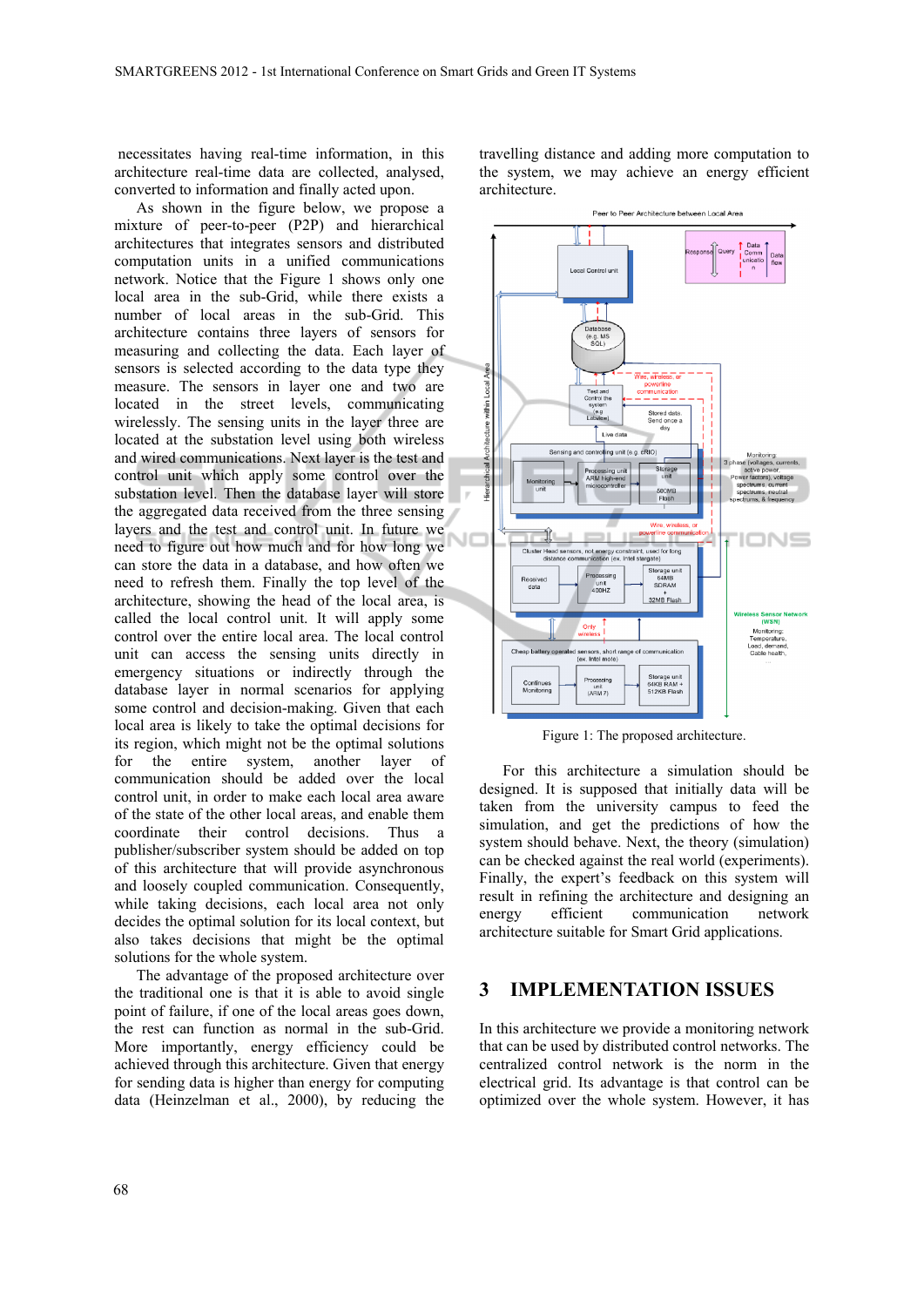problems such as information flooding, single point of failure, less security and scalability. Migration from centralized control to distributed control network is also supported by Yang et al. (Yang et al., 2011) who believe that the current central control is no longer sufficient for the new power network with complex operational system and should be replaced by distributed control. In future by monitoring the response of the system to different control mechanisms, such as local control and optimized global control, we can propose an optimal control network structure.

 Moreover, in this section we consider the choice of technologies used to implement the architecture and how we selected them in order to address the two problems mentioned in Section 1. We could eliminate the first problem, namely energy constraint by sending data from the sensors via existing electrical power lines. However information transmission over power lines has the following shortcomings (Galli et al., 2010): 1-Limited bandwidth, 2-Cable breakage will cause impaired connections, 3-Noisy channel, 4-Advanced noise filtering and error correction mechanism is required, 5-Communications between appliances of different vendors is a big challenge, 6-Wire line technology needs a plug or socket to be connected to the device, which will result in nonflexible location of the device. Wireless technology is less reliable and secure but it offers low cost communication with various ranges of bandwidth. It provides communication to geographical areas that are not on the wired network. Nordell (2008) shows wireless can be used either for communications in the substation, or over longer path such as between substations or between enterprise and the substation. Moreover, wireless systems show resistance to electromagnetic interference of the system in high electric and magnetic fields in each substation. Thus for this reason we choose wireless technology as a means of communication.

Since we intend to integrate information gathering and control, an intelligent monitoring system should be implemented to keep track of collected data by sensor nodes. Then we need to feed the real-time data from the sensor network to the electrical network simulator. Having real-time data instead of historical data may help us to perform high-fidelity simulation that will result in more accurate predictions. In this system, unlike the other intelligent networks, we did not use SCADA (Supervisory Control and Data Acquisition). SCADA (Daneels and Salter, 1999) is only able to monitor the critical areas of a network; whereas, our

architecture goes beyond that and monitor the entire network. Also SCADA system has slow data update rate, which makes it inefficient for Smart Grid applications (Qiu et al., 2011). Considering the weaknesses of the SCADA system, the lowest layer of this architecture designed with WSN.

For reasons of efficient utilisation of energy in collecting data from the WSN we use cluster-based communication. Each cluster has a cluster head, which can be a more a powerful sensor than the other sensors. The sensors will send their data to the cluster head wirelessly, and the cluster head is responsible for transmitting the data to the base station. A survey (Abbasi and Younis, 2007) on clustering algorithms for wireless sensor network, also confirm our assumption that the cluster based communication provide more efficiency and longer life time. The survey goes on to state that in addition to advantages of clustering such as network scalability and energy efficiency, clustering can localize the route set up within the clusters and consequently decrease the size of routing table stored at a single node. Moreover, the range of inter cluster interactions to the Cluster Head (CH) is restricted, and redundant message exchange is prevented, which help in preserving communication bandwidth. In addition, since the network topology is stabilized with the help of clustering at sensor level, resulting in cuts on topology maintenance overhead. Also the sensors are only concerned about their connection to their CH, and would not be affected by the modifications at inter-CH levels. On the other hand, based on application requirements, the events monitored can be either continual or intermittent. The continual monitoring ends up in generating considerable amount of traffic to be routed to the sink. In In-network data processing similar packets from different nodes can be aggregated in order to reduce the number of transmissions. Since communications are more energy consuming than computations, this technique can save substantial amount of energy. Also, given that the first level of sensors are using Bluetooth communication with short range of data transmission, a cluster head is provided to offer longer range of communication, and be able to transfer data from lowest level to the higher levels.

The cRIOs (compactRIO) used in the third layer of the hierarchy are control and acquisition units. These cRIOs can also measure various quantities and can be programmed and used in controlling and monitoring applications. The live data from cRIO will be sent to the next layer of the hierarchy, responsible for testing and controlling the substation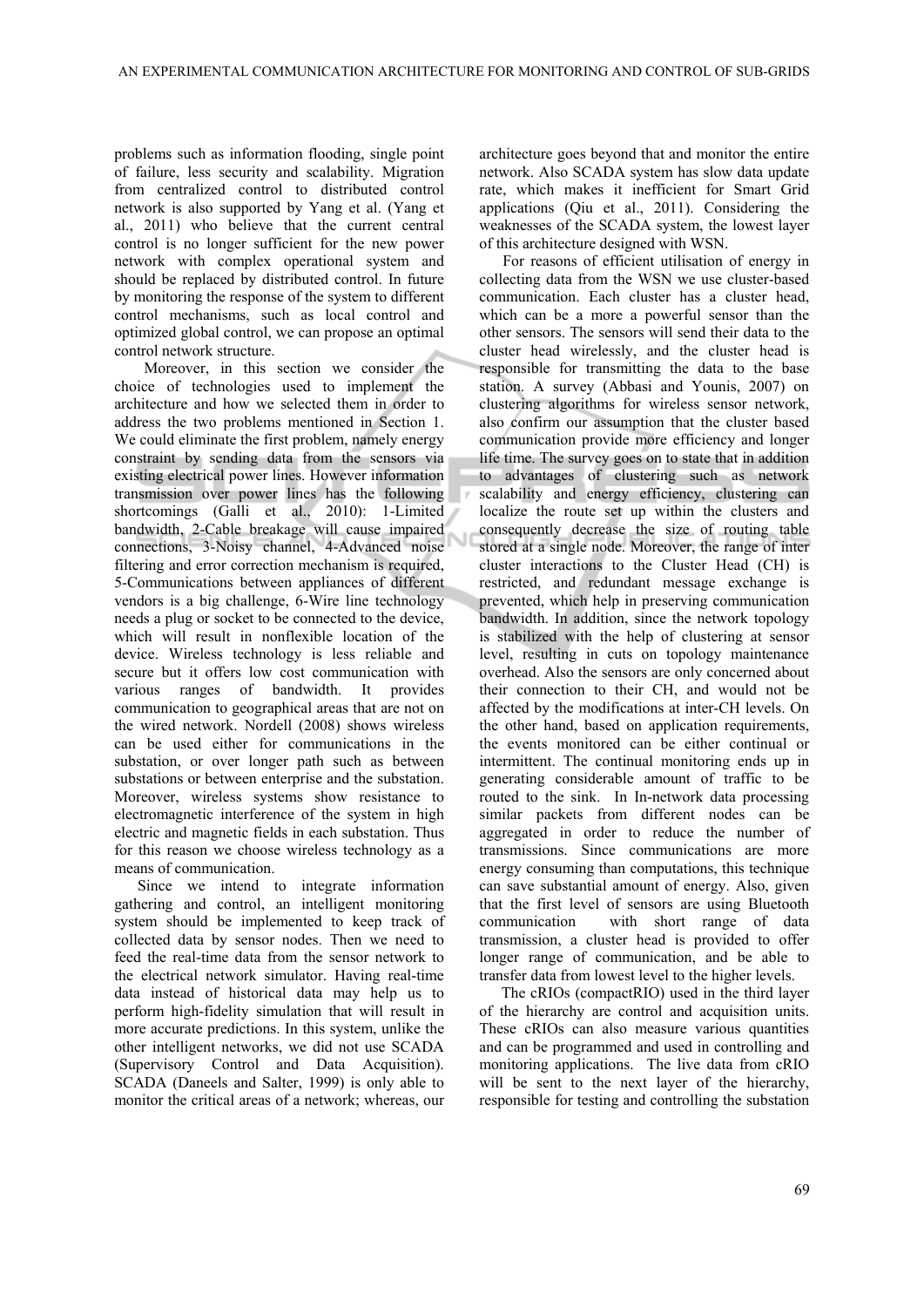level. This layer is using a graphical programming environment called LabVIEW for measuring, testing, and controlling the system. Additionally, the collected data from cRIOs will be transferred and saved in the database layer, which can be accessed by the local control unit. The local control unit, being the highest layer of the hierarchy can query the three sensing layers and access the real-time and historical data.

### **4 SENSOR NETWORK SIMULATION**

In order to evaluate the optimal method of implementing the WSN, TOSSIM (Levis and Lee, 2003), an existing wireless sensor network simulator, has been selected which simulates the nodes running on TinyOS (Levis et al., 2005) operating system. Although TOSSIM is a more complex simulation compared to abstract simulations, but it enables users to take their implementation and run it on the actual mote. This feature motivates us to select TOSSIM over other existing simulations. Therefore, we are able to run and test our prototype implementation on the real physical environment as well as laboratory-based environment. Additionally, TinyDB (Madden et al., 2003) which is a query processing system has been extended to meet the needs of the Smart Grid. TinyDB is able to query the sensors and save the results in a database layer. The database can save real-time data received from sensor network plus historical data of the system. These data will then be delivered to a higher-level unit. One difference between TinyDB and traditional database is that when we post a query to the sensors with TinyDB installation we receive the real-time data instead of receiving archived data in reply. Given that sensors are battery-powered devices, we tend to reduce power consumption in the system as much as possible. A typical strategy of power-efficient innetwork processing algorithm minimizes the communication cost by applying filtering and aggregation inside the sensor network and provides routing of data from a physical environment to a pc. The reason why we select TinyDB over the other query processing systems is that, not only it does contain the same features of a conventional query processing (such as join, select, project, and aggregate information), but also it provides functionality for minimizing power consumption by using the acquisitional techniques. ACquisitional Query Processing (ACQP) (Madden et al., 2005)

focuses on both conventional techniques as well as the new features of query processing. These new features focus on when, where, and how often data are sampled and send to a query processing operator. In contrast to conventional passive systems, power consumption can be minimized by focusing on the location and cost of data acquisition.

To extract the desired information from the electrical network TinyDB has been extended by adding the SmartGrid component for electrical network applications. This extension enables us to extract the environmental information about our prototype electrical network and feed them to another source of computation for the further analysis and gaining the predictive real-time system control. In future, this extension will be used to produce measured data from the real environment.

### **5 VISUALISATION OF THE TEST BED**

In this section we will demonstrate the overlay of the electrical network information on the map view using Google Maps API (Application Programming Interface). This tool enables users to click on the desired section in the network and check the related data.

#### **5.1 Related Work**

The work in (Haines et al., 2009) consider the map based graphical user interface as a significant factor for water engineers which enable them to run 'Whatif' simulations and visualise the results of their simulations. They show how dynamic information and prediction of network state can be accessed using lightweight devices and visualised in user friendly Google Maps based web interfaces. Also, another study by (Stoianov et al., 2007) uses Google map to visualize the data related to water network. They enable their users to choose a sensor and extract the related data from the water grid. The Google map visualization techniques can be applied to the other networks such as electrical grids. They are used to retrieve the data and help the users to better understand the network condition. The figure 2 shows how data relating to the sensors can be overlaid on a GIS (Google Maps).

#### **5.2 Test Bed**

This real project is being implemented on the medium voltage power network of the University of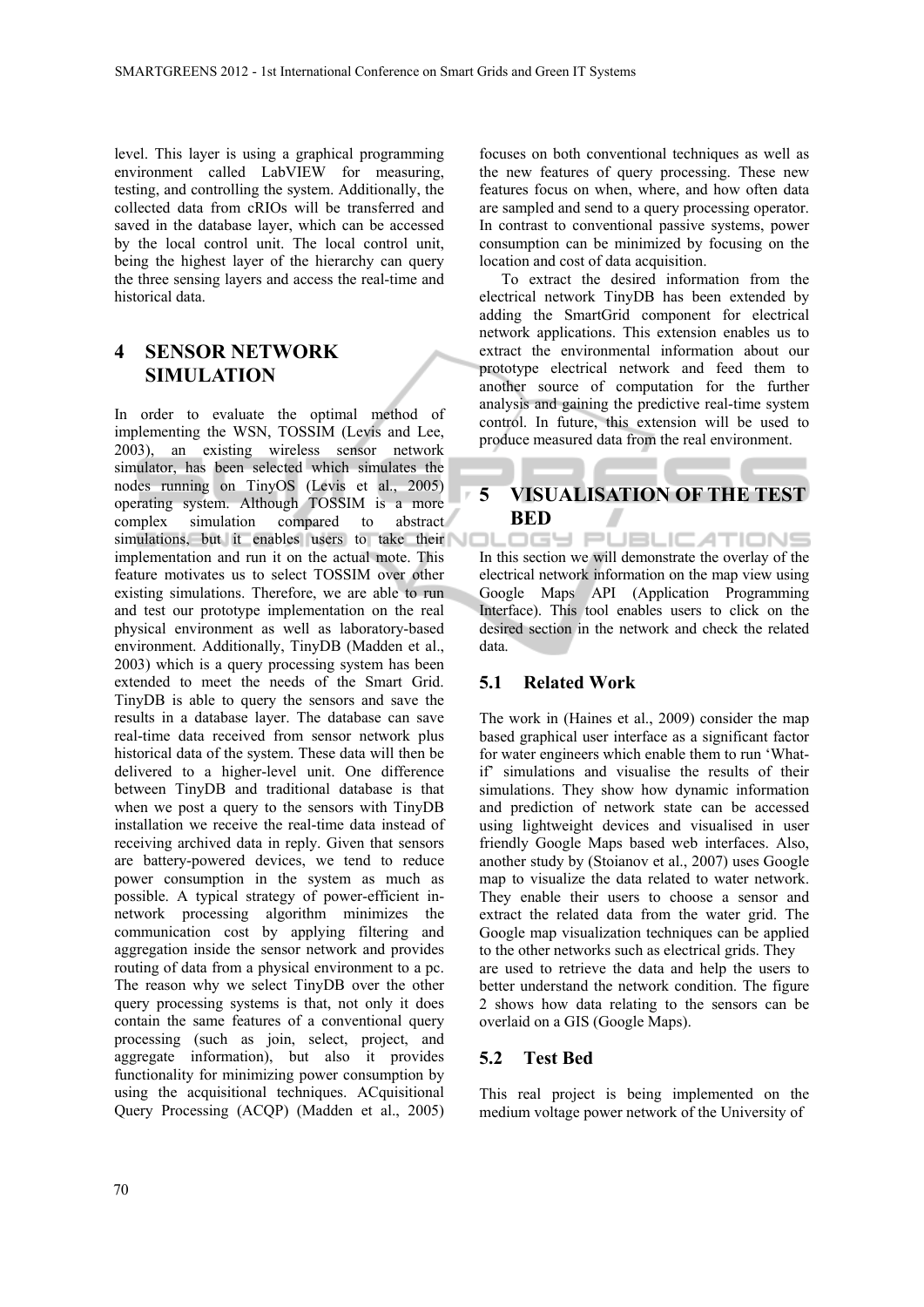

Figure 2: University of Manchester Campus.

Manchester campus. Also real equipment, real data, and professionals in the field are provided. We are now in the stage that this system is going live. Considering that currently there is no information available below 33 kV, our research is quite valuable since it will deliver the collected data to the experts and demonstrates what is happening in the lower voltage network that will consequently offer better control over the grid. This test bed only considers eleven 6.6 kV substations that are equipped with sixteen monitoring systems called cRIO which collect the data from the network and process them. The substations with one transformer are equipped with one cRIO, whereas substations with two transformers are supplied with two cRIOs. These cRIOs are running at 4Hz, thus we are receiving four samples per second, measuring three phases voltages, currents, active powers, power factors, voltage's spectrums (eight channels for each phase) and current spectrums (eight channels) and frequency. Each substation can provide wireless and wired data communication to the data server.

In order to prevent data loss if the links go down, data should be stored locally in the cRIO memory and transferred once a day to the database layer. Subsequently, the live data will be sent, from cRIO to a pc running LabVIEW via TCP/IP or wireless communication to test and control the substation level. The live data will then be transferred and stored in the database layer. Given that better monitoring will result in more efficient control over the system, a graphical display of the network is provided for electrical engineers. It is helpful for them to utilize the visualization technology in order to track and discover the faulty part of the grid and take remedial actions. The figure 2 illustrates the University of Manchester campus map, where the red pin shows the first cRIO, and the rest of the cRIOs are link together with the red lines.

This tool enables the operators to observe the Google map view of the test bed and schematic view of the electrical network. The provided visualisation tool has some control functions such as panning and zooming. It also locates substations on the map according to their longitude and latitude, and demonstrates the related information. It is able to connect to the live database and data graph to display real-time data in order to help experts better comprehend what is happening in the local area network. If the measured data pass the defined threshold the tool will send an alert, so operators can recognize the fault very quickly and take corrective actions. In future we will add more functionality to the tool, and show the results of network simulations on the map. Briefly, it is assumed that the combination of the visualization technology and simulation technology allow operators to better predict the effect of course of actions by observing generated results of simulations on the map.